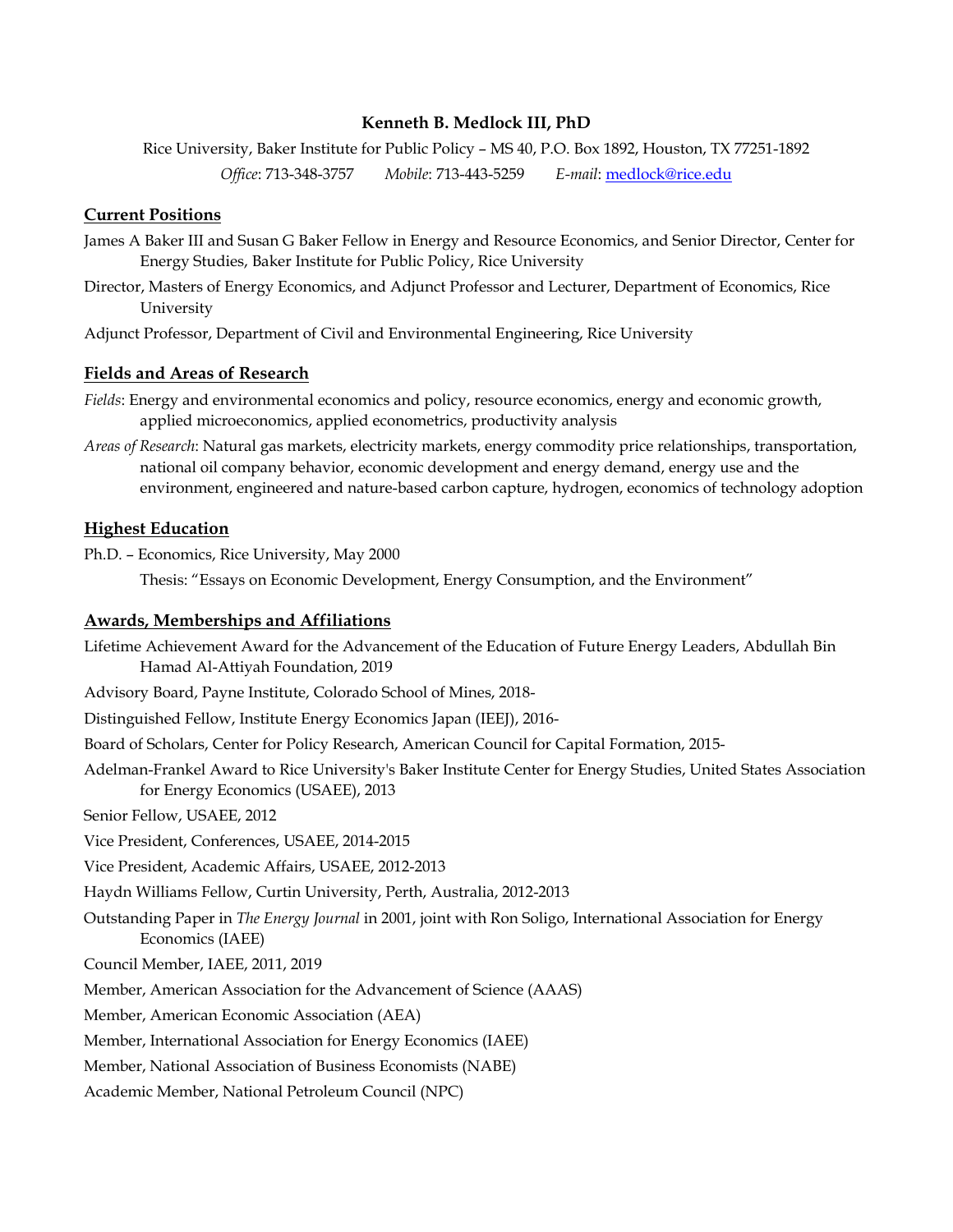#### **Sponsored Research/Grants**

Baker Botts for "Annual Energy Conference and Leadership Engagement" (2021-2025): \$1,000,000

- Lyda Hill Philanthropies, Challenge Grant for "Texas Carbon Market" (2021): \$500,000
- Lyda Hill Philanthropies, Lone Star Prize Finalist for "Texas Carbon Market" (2021): \$40,000
- Energy Futures Initiative for workshops and reports on "The Future of Natural Gas as Energy Transitions" with focus on Sub-Saharan Africa and North America (2020-2021): \$30,000

Cynthia and George Mitchell Foundation for "Expanding Carbon Capture in Texas" (2019-2021): \$101,605

- Oil and Gas Climate Initiative for "Expanding Carbon Capture in Texas" (2020-2021): \$30,000
- Shell Corporation for "Energy Transitions" (2019-2023): \$2,500,000
- Korea Energy Economics Institute for "Mercantilism's Groundhog Day: The US-China Trade War and Regional Energy Market Implications" (2019): \$20,000
- Tellurian for "The Evolution of Global Gas Markets" (2018-2019): \$175,000
- Baker Botts for "Annual Energy Conference and Leadership Engagement" (2017-2021): \$1,000,000
- Qatar Leadership Center for "Energy Leadership Roundtable Series" (2016): \$252,896
- U.S. Department of Energy, National Energy Technology Laboratory for "The Macroeconomic Impact of U.S. LNG Exports" (2015): \$186,752
- Subcontract Award from the University of Texas for the Alfred P. Sloan Foundation Grant on "Shale Oil" (2014- 2016): \$100,000
- Alfred P. Sloan Foundation Grant on the "The Market Impacts of New Shale Gas-Directed Policies in the United States" (2013-2014): \$275,000
- Subcontract Award from the University of Texas for the Alfred P. Sloan Foundation Grant on the "The Role of Shale Gas in the U.S. Energy Transition: Recoverable Resources, Production Rates, and Implications" (2011-2013): \$100,000
- Qatar Petroleum Award for "International Natural Gas and Policy" (2011-2013): \$725,000
- U.S. Department of Energy, Office of International Policy and Affairs Award for "Shale Gas and US National Security" (2011): \$100,000

#### **Publications**

## *Peer-reviewed*

"COVID-19 and the Value of Safe Transport" with Ted Temzelides and Shih Yu Hung, *in review* (2021).

- "Shale Renders the 'Obsolescing Bargain' Obsolete: Political Risk and Foreign Investment in Argentina's Vaca Muerta" with Gabe Collins, Mark Jones, Jim Krane and Francisco Monaldi, *in review* (2021)
- "Price elasticity of demand for fuels by income level in Mexican households" with Araceli Ortega Diaz, *Energy Policy*, Vol 151 (Apr 2021).
- "A Cost-benefit Analysis of the Jones Act: Petroleum Product Tankers" with Igor Hernandez, Anna Mikulska and Ted Temzelides, *Journal of Transport Economics and Policy*, Vol 55, Issue 1 (Jan 2021), p. 65-84.
- "Water cost savings from soil biochar amendment: A spatial analysis" with Jennifer Kroeger, Ghasideh Pourhashem and Caroline Masiello, *GCB Bioenergy*, Vol 13, Issue 1 (Jan 2021), p. 133-142.
- "Electricity Reform and Retail Pricing in Texas" with Peter Hartley and Olivera Jankovska, *Energy Economics*, Vol 80 (May 2019), p. 1-11.
- "Policy support for biochar: Review and recommendations" with Ghasideh Pourhashem, Shih Yu Hung and Caroline A Masiello, *GCB Bioenergy*, Vol 11, Issue 2 (Feb 2019), p. 364-380.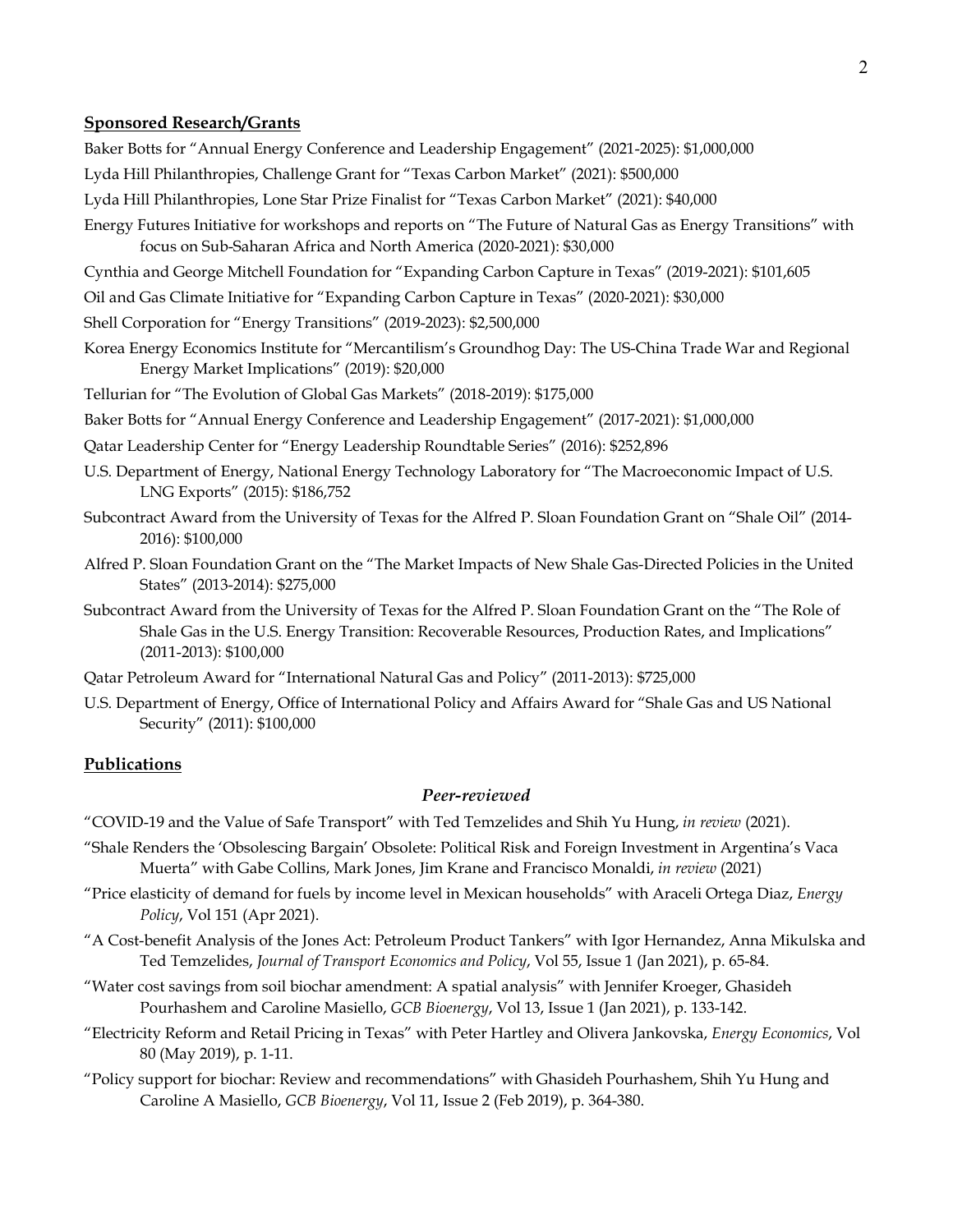"Geopolitical Dimension of US Oil Security" with Jim Krane, *Energy Policy*, Vol. 114 (Mar 2018).

- "Valuing the air quality effects of biochar reductions in soil NO emissions," with Ghasideh Pourhashem, Quazi Z. Rasool, Rui Zhang, Daniel S. Cohan, and Caroline A. Masiello, *Environmental Science and Technology*, 51, 17, 9856-9863 (Jul 2017).
- "Employment Impacts of Upstream Oil and Gas Investment in the United States" with Mark Agerton, Peter Hartley and Ted Temzelides, *Energy Economics*, Vol. 62 (Feb 2017).
- "Geospatial, temporal and economic analysis of alternative fuel infrastructure: The case of freight and U.S. natural gas markets," with Yueyue Fan, Allen Lee, Nathan Parker, Amy Myers Jaffe, Rosa Dominguez-Faus, *Energy Journal*, Vol 38, No 6 (2017).
- "The Valley of Death for New Energy Technologies," with Peter Hartley, *Energy Journal*, Vol 38, No 3 (2017).
- "A view to the future of natural gas and electricity: An integrated modeling approach," with Wesley Cole and Aditya Jani. *Energy Economics*, Vol. 60 (Nov 2016).
- "Energy Sector Innovation and Growth: An Optimal Energy Crisis" with Peter Hartley, Ted Temzelides and Xinya Zhang, *Energy Journal,* Vol. 37, No. 1 (Jan 2016).
- "Employment impact from competing energy sources: Shale gas versus wind generation in Texas" with Peter Hartley, Ted Temzelides and Xinya Zhang, *Energy Economics,* Vol. 49 (May 2015).
- "A review of water and greenhouse gas impacts of unconventional natural gas development in the United States" with Douglas Arent, Jeffrey Logan, Jordan Macknick, William Boyd, Francis O'Sullivan, Jae Edmonds, Leon Clarke, Hillard Huntington, Garvin Heath, Patricia Statwick and Morgan Bazilian, *MRS Energy & Sustainability,* Vol. 2 (2015).
- "China's Energy Hedging Strategy: Less Than Meets the Eye for Russian Gas Pipelines" with Amy M Jaffe and Meghan O'Sullivan, *The National Bureau of Asian Research* (Feb 9, 2015).
- "The Global Gas Market, LNG Exports, and the Shifting U.S. Geopolitical Presence" with Amy M. Jaffe and Meghan O'Sullivan, *Energy Strategies Reviews,* Vol. 5 (Dec 2014).
- "The Relationship between Crude Oil and Natural Gas Prices: The Role of the Exchange Rate" with Peter Hartley, *Energy Journal,* Vol. 35, No. 2 (2014).
- "Environmental, Economic, and Energy Assessment of the Ultimate Analysis and Moisture Content of Municipal Solid Waste in a Parallel Co-Combustion Process" with Ana McPhail, Robert Griffin, Mahmoud El-Halwagi, and Pedro J.J. Alvarez, *Energy and Fuels*, DOI 10.1021/ef401373n (Dec 27, 2013).
- "Shale Gas in China: Prospects, Concerns, and Potential International Collaborations" with Morgan Bazilian, Ascha Lychett Pedersen, Jacquelyn Pless, Jeffrey Logan, Francis O'Sullivan, and Jane Nakano, *International Shale Gas and Oil Journal*, Vol.1, Issue 1 (Sep 2013).
- "Changes in the Operational Efficiency of National Oil Companies," with Peter Hartley, *Energy Journal,* Vol. 34, No. 2, (2013).
- "Modeling the implications of expanded US shale gas production," *Energy Strategies Review*, No. 1, (Jan 2012).
- "Potential World-wide Effects of Shale Gas," in *Energy Studies Institute Bulletin on Energy Trends and Development*, Vol. 4, Issue 2 (July 2011).
- "The Status of World Oil Reserves and Implications for the Gulf" with Ron Soligo and Amy Myers Jaffe, *The Emirates Occasional Papers* 78 (2011): 1.
- "Empirical Evidence of the Efficiency of National Oil Companies" with Stacy Eller and Peter Hartley, *Empirical Economics*, (May 2011)
- "Potential Futures for Russian Natural Gas" with Peter Hartley, *Energy Journal*, Special Issue, "World Natural Gas Markets and Trade: A Multi Modeling Perspective" (2009)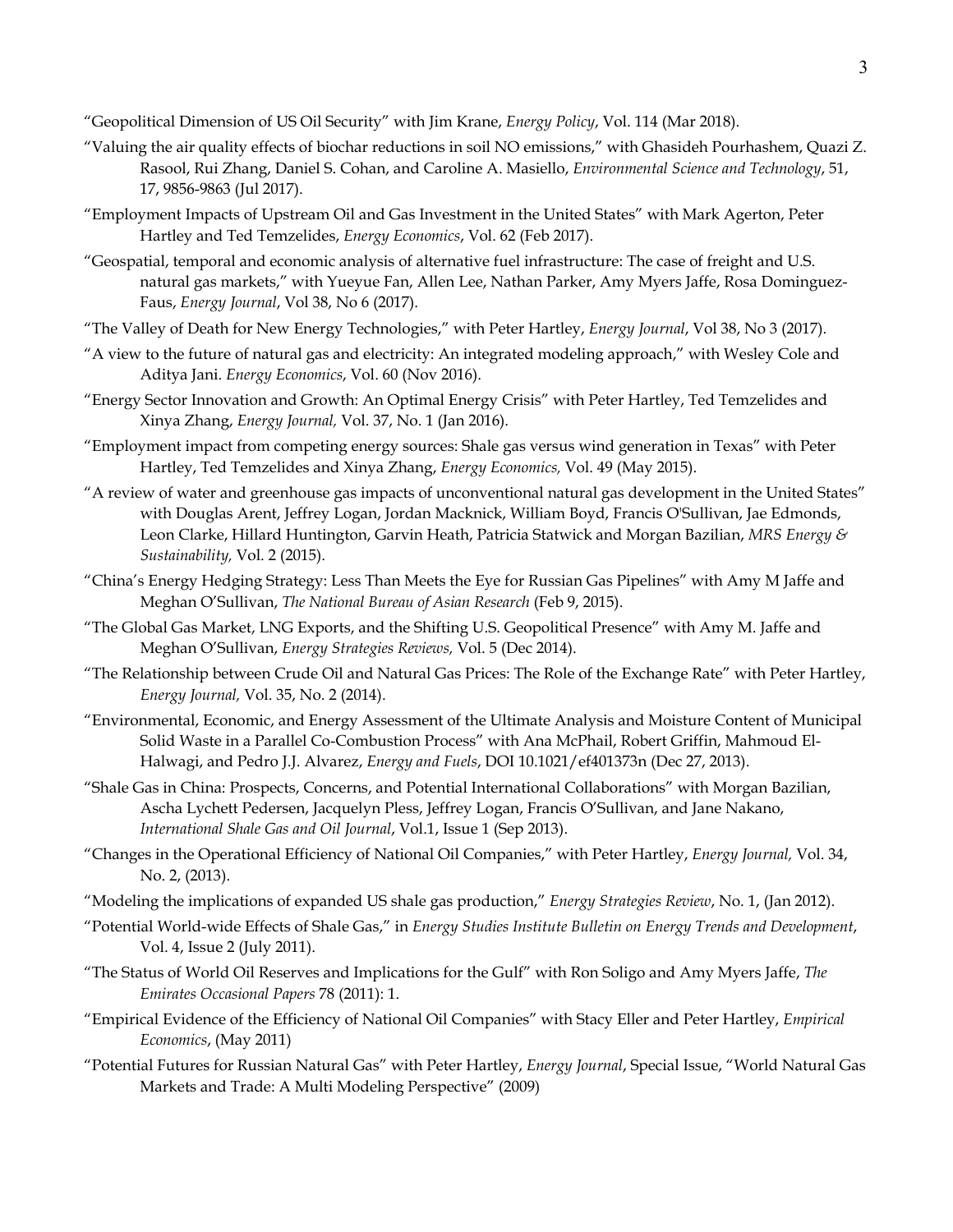- "A Model of the Operation and Development of a National Oil Company" with Peter Hartley, *Energy Economics*, Vol.30, No.5 (Sep 2008)
- "The Relationship of Natural Gas to Oil Prices" with Peter Hartley and Jennifer Rosthal, *Energy Journal*, Vol. 29, No.3 (2008)
- "Future World Market for Natural Gas Highly Dependent on Interactions" with Peter Hartley, *Natural Gas and Electricity*, Wiley Periodicals, Vol. 22, No. 1 (August 2005)
- "Automobile Ownership and Economic Development Forecasting Motor Vehicle Stocks to 2015" with Ron Soligo, *The Journal of Transport Economics and Policy*, (Spring 2002)
- "Controlling Carbon Dioxide: An Analysis of Competing Marginal Effects" with Peter Hartley, *IAEE Newsletter* (Fourth Quarter 2001)
- "Economic Development and End-Use Energy Demand" with Ron Soligo, *Energy Journal*, Vol. 22, No. 2 (2001)

#### *Book Chapters*

- "China, India, and Asian Energy" with Amy Jaffe, in *Energy and Security: Towards a New Foreign Policy Strategy (2nd ed), edited by J.H. Kalicki and D.L. Goldwyn*. Woodrow Wilson Press (2013).
- "The Future of LNG Trade" in *Handbook of Utility Management*, ed. Andreas Bausch and Burkhard Schwenker (2009)
- "Energy Demand Theory" in *International Handbook on the Economics of Energy*, ed. Joanne Evans and Lester C. Hunt (2009)
- "The Economics of Energy Supply" *International Handbook on the Economics of Energy*, ed. Joanne Evans and Lester C. Hunt (2009)
- "The Baker Institute World Gas Trade Model" with Peter Hartley, in *Natural Gas and Geopolitics: 1970-2040*, ed. David Victor, Amy Jaffe, and Mark Hayes, Cambridge University Press (2006)
- "Political and Economic Influences on the Future World Market for Natural Gas" with Peter Hartley, in *Natural Gas and Geopolitics: 1970-2040*, ed. David Victor, Amy Jaffe, and Mark Hayes, Cambridge University Press (2006)
- "Economic Issues of Natural Gas Transmission in Northeast Asia: Political Bridges and Economic Advantages" with Peter Hartley and Amy Jaffe, in *Joint U.S.-Korea Academic Studies*, Volume 16 (2006)
- "Energy Trade in China and Northeast Asia" with Amy Jaffe, in *Energy Security in the 21st Century: A New Foreign Policy Strategy*. Woodrow Wilson Center Press. (2005)
- "The Economics of Energy Demand" in *Encyclopedia of Energy*. Elsevier Press (April 2004)
- "Energy Trade in Asia: An Overview" with Amy Meyers Jaffe, in *Asian Energy Markets Dynamics and Trends*. The Emirates Center for Strategic Studies and Research. (2004)
- "The Present Status and Future Prospects of Energy in China" with Ron Soligo and Amy Meyers Jaffe, in *Asian Energy Markets Dynamics and Trends*. The Emirates Center for Strategic Studies and Research. (2004)

## *Other Articles*

"A U.S. Perspective: The Potential of Hydrogen Rests in its Diversity," *Oxford Energy Forum*, Oxford Institute for Energy Studies, Issue 127 (May 2021), p. 52-55, online at https://www.bakerinstitute.org/media/files/files/187ed5c4/forumjournal.pdf.

"Decarbonization by 2050: Looking Back to Look Ahead," *IEEJ Energy Journal, Special Issue* (Dec 2020), *in press*.

"Energy Transitions, COVID-19 and World of Uncertainty," *Oxford Energy Forum*, Oxford Institute for Energy Studies, Issue 123 (July 2020), p. 63-66, online at https://www.bakerinstitute.org/media/files/files/df1ce7fb/oxford-inst-economicstudies\_ukGyJvg.pdf.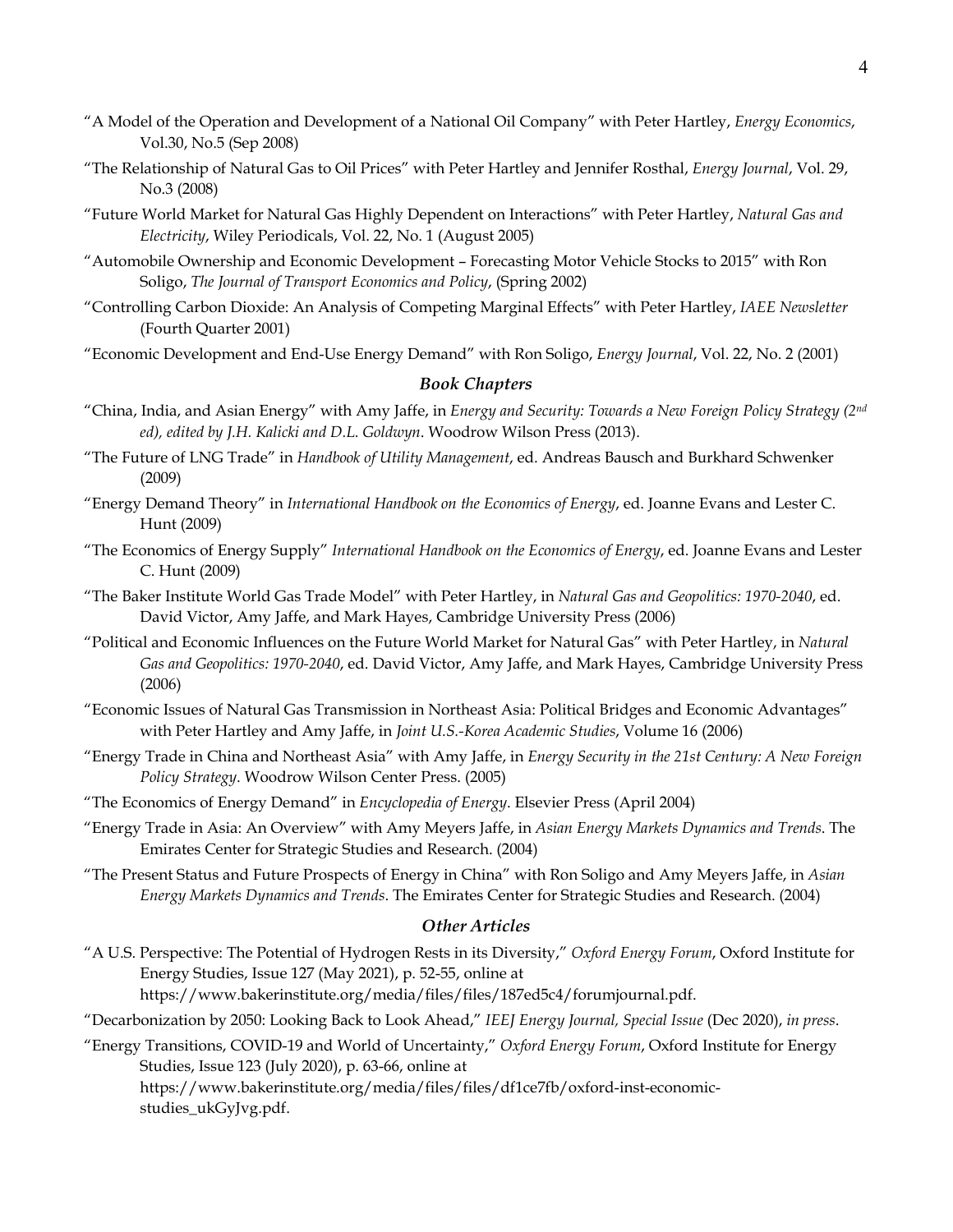- "Climate and Energy Discourse in the US: What is the Path Forward?" *IEEJ Energy Journal, Special Issue* (Dec 2019), *in press*.
- "Energy Transitions and the Shifting Sands of Geopolitics," *IEEJ Energy Journal, Special Issue* (Dec 2018), online at https://eneken.ieej.or.jp/en/publication/1812\_enespecial\_en.html.
- "Trade and Energy Under Trump," *IEEJ Energy Journal, Special Issue* (Dec 2017), online at https://www.bakerinstitute.org/research/trump-administration-trade-energy/.
- "Well Productivity Analysis of the Bakken Shale Play" with Emilian Vankov, Svetlana Ikonnikova, Gurcan Gulen, *Unconventional Resources Technology Conference* (2017), DOI 10.15530/urtec-2017-2671321.
- "The Shale Revolution and Its Implications for the World Energy Market," *IEEJ Energy Journal, The 50th Anniversary Special Issue* (June 2016).
- "US Shale: Ever Onwards," *Petroleum Economist Outlook 2016,* Petroleum Economist (Dec 2015).
- "A Review of Sector and Regional Trends in U.S. Electricity Markets: Focus on Natural Gas," with Jeffrey Logan and William C. Boyd, *Natural Gas and the Evolving U.S. Power Sector Monograph Series: Number 1 of 3*, Technical Report NREL/TP-6A50-64652 (Oct 2015), online at http://www.nrel.gov/docs/fy16osti/64652.pdf.
- "Deepwater activity will drive US offshore production," *Offshore Magazine* (Jan 2014)
- "Barnett Study Develops Full-Field Reserves, Production Forecast Part 2 of 2," with John Browning, Scott Tinker, Svetlana Ikonnikova, Gurcan Gulen, Eric Potter, Qilong Fu, Susan Horvath, Tad Patzek, Frank Male, William Fisher, and Forrest Roberts, *Oil and Gas Journal* (Sep 2, 2013).
- "Barnett Study Develops Decline Analysis, Geologic Parameters for Reserves, Production Forecast Part 1 of 2," with John Browning, Scott Tinker, Svetlana Ikonnikova, Gurcan Gulen, Eric Potter, Qilong Fu, Susan Horvath, Tad Patzek, Frank Male, William Fisher, and Forrest Roberts, *Oil and Gas Journal* (Aug 5, 2013).
- "Impact of Shale Gas Development on Global Gas Markets," in *Natural Gas and Electricity* (April 2011), online at https://www.bakerinstitute.org/research/impact-of-shale-gas-development-on-global-gas-markets/.
- "Recent Developments in the North American Natural Gas Market," *Diamond Gas Report*, No. 904 (Feb 2009).
- "LNG Trading Evolves" in *Fundamentals of the World Gas Industry*, Petroleum Economist (Jun 2006).

# *Issue/Policy Briefs*

- "Grids and Renewables" with Julie Cohn and Olivera Jankovska, part of a series of Baker Institute recommendations for the Biden administration (Feb 2021), online at https://www.bakerinstitute.org/research/grids-renewables/.
- "Prioritize Engineered and Natural Solutions for Effective GHG Mitigation" with Keily Miller, part of a series of Baker Institute recommendations for the Biden administration (Jan 2021), online at https://www.bakerinstitute.org/research/prioritize-both-engineered-and-natural-solutions-effectiveghg-mitigation/.
- "Climate Policy in 2021: An Opportunity for Bipartisan Action" with Jim Krane, Mark Finley and Michael Maher, part of a series of Baker Institute recommendations for the Biden administration (Jan 2021), online at https://www.bakerinstitute.org/research/climate-policy-2021-opportunity-bipartisan-action/.
- "Time to Update America's Energy Security Programs" with Mark Finley, part of a series of Baker Institute recommendations for the Biden administration (Jan 2021), online at https://www.bakerinstitute.org/research/time-update-americas-energy-security-programs/.
- "Trade War, Energy and Coronavirus: How to Make the US-China Deal a Success" with Steven Miles, Baker Institute Issue Brief (Apr 2020), online at https://www.bakerinstitute.org/research/trade-warcoronavirus-and-energy-how-achieve-success-us-china-phase-1-trade-agreement/.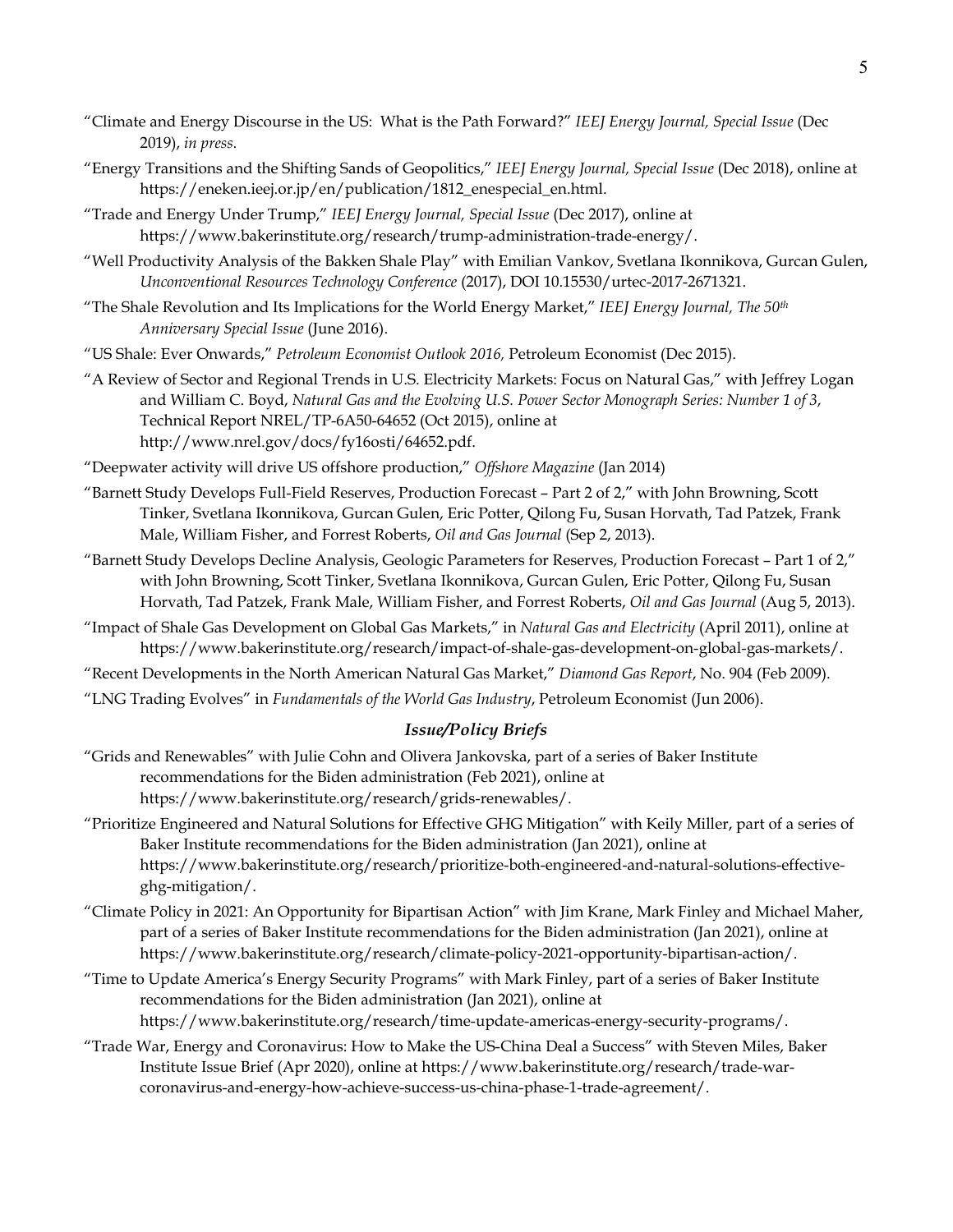- "U.S. Energy Policy: Guidance for the Next Administration," part of a series of Baker Institute recommendations for the Trump administration (Jan 2017), online at https://www.bakerinstitute.org/research/us-energypolicy-guidance-next-administration/.
- "Assessing Shale Producers' Ability to Scale Up Activity," with Gabriel Collins, Baker Institute Issue Brief (Jan 2017), online at https://www.bakerinstitute.org/research/assessing-shale-producers-ability-scaleactivity/.
- "U.S. Natural Gas Policy: Recommendations for the President," part of the Baker Institute's *2013 Policy Recommendations for the Obama Administration* (Feb 2013), online at https://www.bakerinstitute.org/research/us-natural-gas-policy-recommendations-for-the-president/.
- "International Implications of Expanded Shale Gas Production," *Unconventional Energy Options*, Committee for Economic Development of Australia (July 2012).
- Proposal for domestic gas (domgas) policy submitted at request of the Committee Chair of the "Inquiry into Domestic Gas Prices, Economics and Industry Committee, Legislative Assembly of the Parliament of Western Australia," with Peter Hartley (Dec 2010).
- "U.S. Gasoline Policy: Recommendations for the Next President," with Amy Myers Jaffe, Baker Institute Policy Brief (Jan 2009), online at https://www.bakerinstitute.org/research/us-gasoline-policyrecommendations-for-the-next-administration/.
- "Speculation: A Cause or Symptom? An Important Question for Designing a Policy Remedy," Baker Institute Issue Brief (Sep 2008), online at https://www.bakerinstitute.org/research/speculation-a-cause-orsymptom-an-important-question-for-designing-a-policy-remedy/.
- "The Price of Gasoline: How High for How Long? (Revisited)" Baker Institute Issue Brief (Aug 2008), online at https://www.bakerinstitute.org/research/the-price-of-gasoline-how-high-for-how-long-revisited/.
- "U.S. Energy Policy FAQ: The US Energy Mix, National Security and the Myths of Energy Dependence," with Amy Jaffe and Lauren Smulcer, Baker Institute Issue Brief (Feb 2008), online at https://www.bakerinstitute.org/research/us-energy-policy-faq-the-us-energy-mix-national-securityand-the-myths-of-energy-independence/.
- "Gas FAQ: US Gasoline Markets and US Oil Import Dependence" with Amy Jaffe, Baker Institute Issue Brief (Jul 2007), online at https://www.bakerinstitute.org/research/gas-faq-us-gasoline-markets-and-us-oilimport-dependence/.
- "The Price of Gasoline: How High for How Long?" Baker Institute Issue Brief (Jul 2007), online at https://www.bakerinstitute.org/research/the-price-of-gasoline-how-high-for-how-long/.

## *Commentary*

- "The Colonial Pipeline Outage: An Important Lesson for U.S. Energy Security," *Forbes* (May 2021), online at www.forbes.com.
- "Let's Mess with Texas' Power Market And Make It Stronger," with Peter Hartley, Jim Krane and Michael Maher, *Forbes* (Apr 2021), online at www.forbes.com.
- "'Green LNG' A Pathway for Natural Gas in an ESG Future?" with Marcia Hook and Steven Miles, *Forbes* (Oct 2020), online at www.forbes.com.
- "Steel, Hydrogen and Renewables: Strange Bedfellows? Maybe Not…" with Dolf Gielen and Morgan Bazilian, *Forbes* (May 2020), online at www.forbes.com.
- "April 20: WTI at -\$37, Brent at \$26! What Happened? What Comes Next? The Stories that will be Told…" *Forbes* (Apr 2020), online at www.forbes.com.
- "Attacks on Saudi Oil Facilities Cast a Huge Shadow of Uncertainty on the Oil Market," with Mark Finley, *Forbes* (Sep 2019), online at www.forbes.com.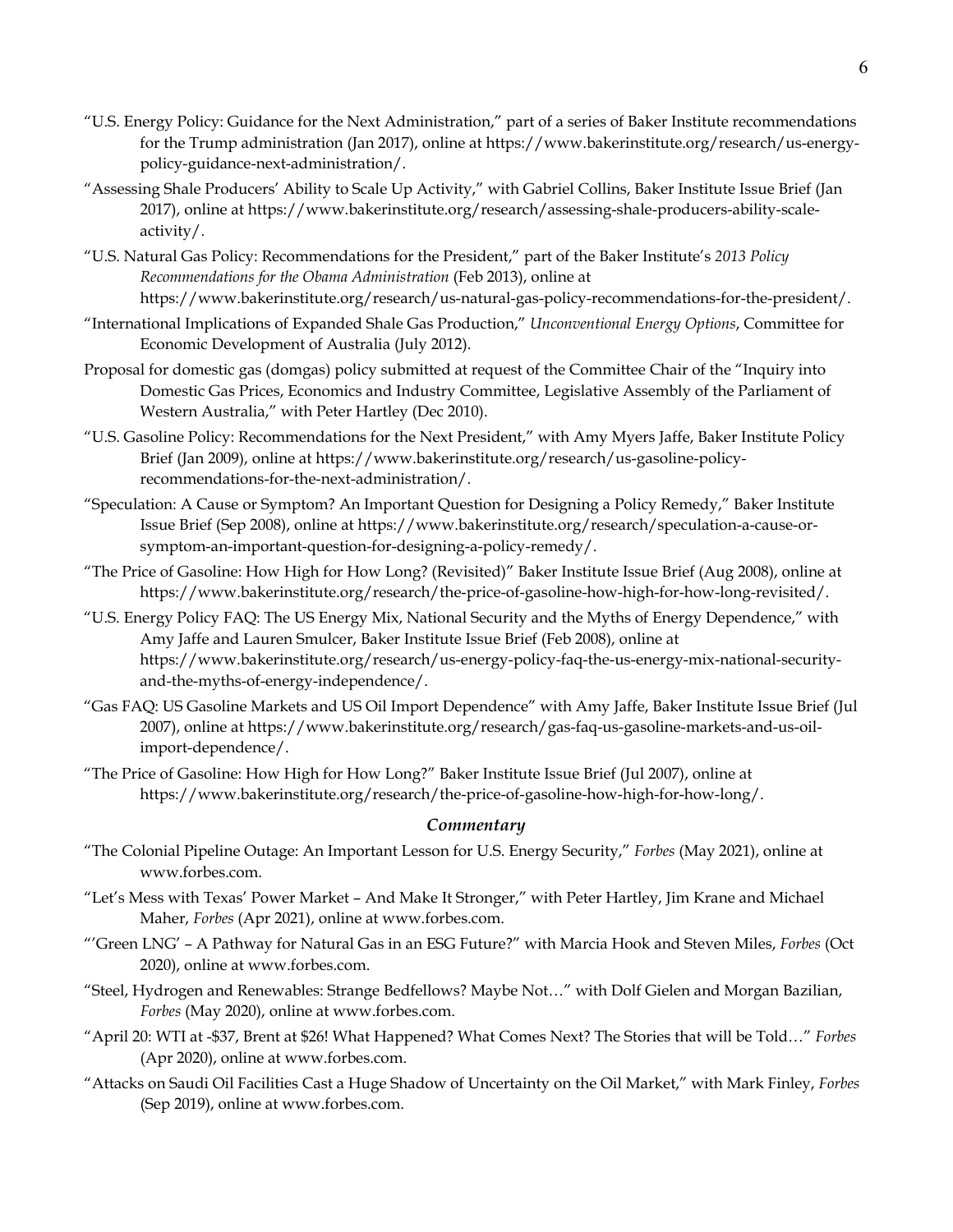- "Energy Transitions and Local Action: The Case of Colorado's Coal Transition," with Chris Hansen and Morgan Bazilian, *Forbes* (Aug 2019), online at www.forbes.com.
- "Storing Germany's Renewable Energy," with Dolf Gielen, Morgan Bazilian and Jeffrey Logan, *Forbes* (May 2019), online at www.forbes.com.
- "Natural Gas and Clean Energy," with Dolf Gielen and Morgan Bazilian, *Forbes* (Feb 2019), online at www.forbes.com
- "Millennials and the 'Energy Transition'," *Forbes* (Nov 2018), online at www.forbes.com.
- "Colorado Oil and Gas Development," with Morgan Bazilian, *Forbes* (Oct 2018), online at www.forbes.com.
- "Why America's Clean Energy Plans Need to Embrace Nuclear Power," with Shih Yu Hung, *Forbes* (Mar 2016), online at www.forbes.com.
- "Hillary, Bernie, Hydraulic Fracturing and The Future of US Oil and Gas Production," with Michael Maher and Anna Mikulska, *Forbes* (Mar 2016), online at www.forbes.com.
- "Could trade help achieve energy security?" *World Economic Forum* (Mar 2016), online at https://www.weforum.org/agenda/2016/03/could-trade-help-achieve-energy-security?
- "Confronting Climate Change: Policies and Opportunities," with Regina Buono and Shih Yu Hung, *Forbes* (Feb 2016), online at www.forbes.com.
- "Pennsylvania and Truth in The Incidence of a State Severance Tax," with Anna Mikulska, *Forbes* (Aug 2015), online at www.forbes.com.
- "The US Shale Experience: A Script for Mexico?" *Forbes* (Sept 2014), online at www.forbes.com.
- "Russia to China: A Gas Deal We All Should Have Seen Coming," *Forbes*, online at www.forbes.com (May 2014).
- "A 'Credible Threat' Approach to Long Run Deterrence of Russian-European Hegemony," *Forbes*, online at www.forbes.com (Mar 2014).
- "Are Global Natural Gas Markets in a Period of Transition? The Magic 8-Ball Says..." *Forbes*, online at www.forbes.com (Feb 2014).
- "The American Energy Renaissance: Who Is to Credit and What Is the Future Direction?" with Keily Miller, *Forbes* (Jan 2014), online at www.forbes.com.
- "Shale Gas: A Game Changer with Global Implications," Baker Institute Blog (Oct 2009), online at https://www.bakerinstitute.org/research/shale-gas-a-game-changer-with-global-implications/.
- "Is the U.S. Vulnerable to a Cyber Attack?" with Chris Bronk and Dan Wallach, *Houston Chronicle* (May 2009)
- "Hacking the Grid: Considering the Cyber Threat to the Nation's Power Distribution System," with Chris Bronk and Dan Wallach, *Houston Chronicle* (Apr 2009).
- "The OCS Leasing Moratorium: Which Way Forward?" *Houston Chronicle* (Jul 2008).

"You, Your Car and U.S. Energy Policy: Things You Need to Know" with Amy Jaffe, *AAA magazine* (Oct 2007).

## *Research Papers and Reports*

- "The Future of Houston as Energy Transitions" a Baker Institute Report (May 2021), online at https://www.bakerinstitute.org/research/future-houston-energy-transitions/.
- "Expanding Carbon Capture in Texas" with Keily Miller, a Baker Institute Research Paper (Jan 2021), online at https://www.bakerinstitute.org/research/carbon-capture-texas/.
- "BCarbon: A New Soil Carbon Storage Standard" with Jim Blackburn, Baker Institute Working Paper, online at https://www.bakerinstitute.org/research/bcarbon-new-soil-carbon-storage-standard/.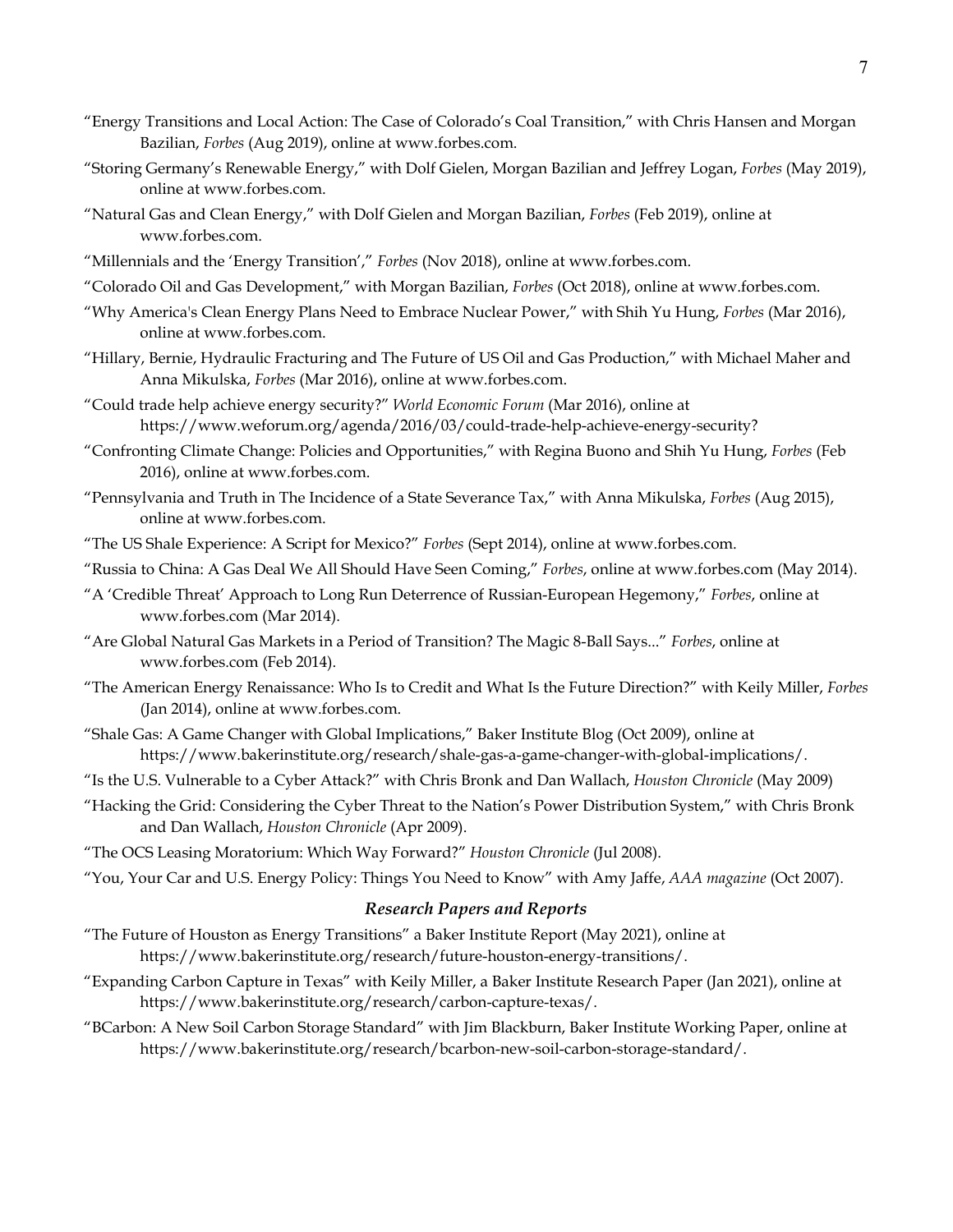- "Promoting Energy Market Stability in a Transitioning World," with Hossa Almutairi and Axel Pierru, Policy Brief for T20 Solutions (Oct 2020), online at https://www.bakerinstitute.org/media/files/files/b4e92b93/medlock-t20-101220.pdf.
- "Refreshing Global Energy Security Policy and Infrastructure for the Energy Transition," with Mark Finley, Morgan Bazilian and Steve Griffiths, Policy Brief for T20 Solutions (Oct 2020), online at https://t20saudiarabia.github.io/PolicyBriefs/T20\_TF10\_PB3.pdf
- "Carbon Capture in Texas: Comparative Advantage in a Low Carbon Portfolio," with Keily Miller, Baker Institute Research Paper (Jun 2020), online at https://www.bakerinstitute.org/research/carbon-capture-texas/.
- "Price War and Pandemic: The Oil Market Reaction," with Jim Krane and Mark Finley, Baker Institute Research Paper (Apr 2020), online at https://www.bakerinstitute.org/research/price-war-and-pandemic-oilmarket-reaction/.
- "The Role of Foreign Direct Investment in Resource-Rich Regions: Research Protocol and Executive Summary," with Keily Miller, Baker Institute Report summarizing the working paper series on "The Role of Foreign Direct Investment in Resource-Rich Regions" (Feb 2020), online at https://www.bakerinstitute.org/research/role-foreign-direct-investment-resource-rich-regions-researchprotocol-and-executive-summary/.
- "Houston Energy Dialogues 2019," Baker Institute Conference Report (Feb 2020), online at https://www.bakerinstitute.org/research/houston-energy-dialogues-2019/.
- "Mercantilism's Groundhog Day: The US-China Trade War and Some Regional Energy Market Implications," with Ted Temzelides and Woongtae Chung, Baker Institute Research Paper (Feb 2020), online at https://www.bakerinstitute.org/research/mercantilisms-groundhog-day-trade-war-trumpadministration-and-northeast-asia/.
- "Houston Energy Dialogues 2018," Baker Institute Conference Report (Aug 2018), online at https://www.bakerinstitute.org/research/houston-energy-dialogues-2018/.
- "Economic Assessment of Biochar Benefits," Baker Institute Research Paper (Sep 2017), online at https://www.bakerinstitute.org/research/economic-assessment-biochar/.
- "Energy and Economic Diversification Policy Roundtable," with Jim Krane, Francisco Monaldi, Kristian Coates Ulrichsen and Gabriel Collins, Baker Institute Study (Sep 2017), online at https://www.bakerinstitute.org/research/energy-and-economic-diversification-policy-roundtable/.
- "Houston Energy Dialogues 2017," Baker Institute Conference Report (Jun 2017), online at https://www.bakerinstitute.org/research/houston-energy-dialogues/.
- "From the 'What?' to the 'How?' in the Water-Energy Nexus," with Regina Buono and Shih Yu Hung, Baker Institute Conference Report (Jul 2016), online at https://www.bakerinstitute.org/research/what-howwater-energy-nexus/.
- "Confronting Climate Change: Policies and Opportunities," with Regina Buono and Shih Yu Hung, Baker Institute Conference Report as part of the French Ameri-Can Climate TalkS (Feb 2016), online at https://www.bakerinstitute.org/research/confronting-climate-change-policies-and-opportunities/.
- "The Macroeconomic Impact of Increasing U.S. LNG Exports" with Adrian Cooper, Michael Kleiman and Scott Livermore, sponsored by the U.S. Department of Energy (Dec 2015), online at https://www.bakerinstitute.org/research/macroeconomic-impact-increasing-us-lng-exports/.
- "Summary of the 2014-15 Climate Lecture Series," with Regina Buono and Anna Mikulska, Baker Institute Report summarizing a series of lectures delivered at the Baker Institute on Climate Science and Policy (Sep 2015), online at https://www.bakerinstitute.org/research/climate-lecture-series-summary/.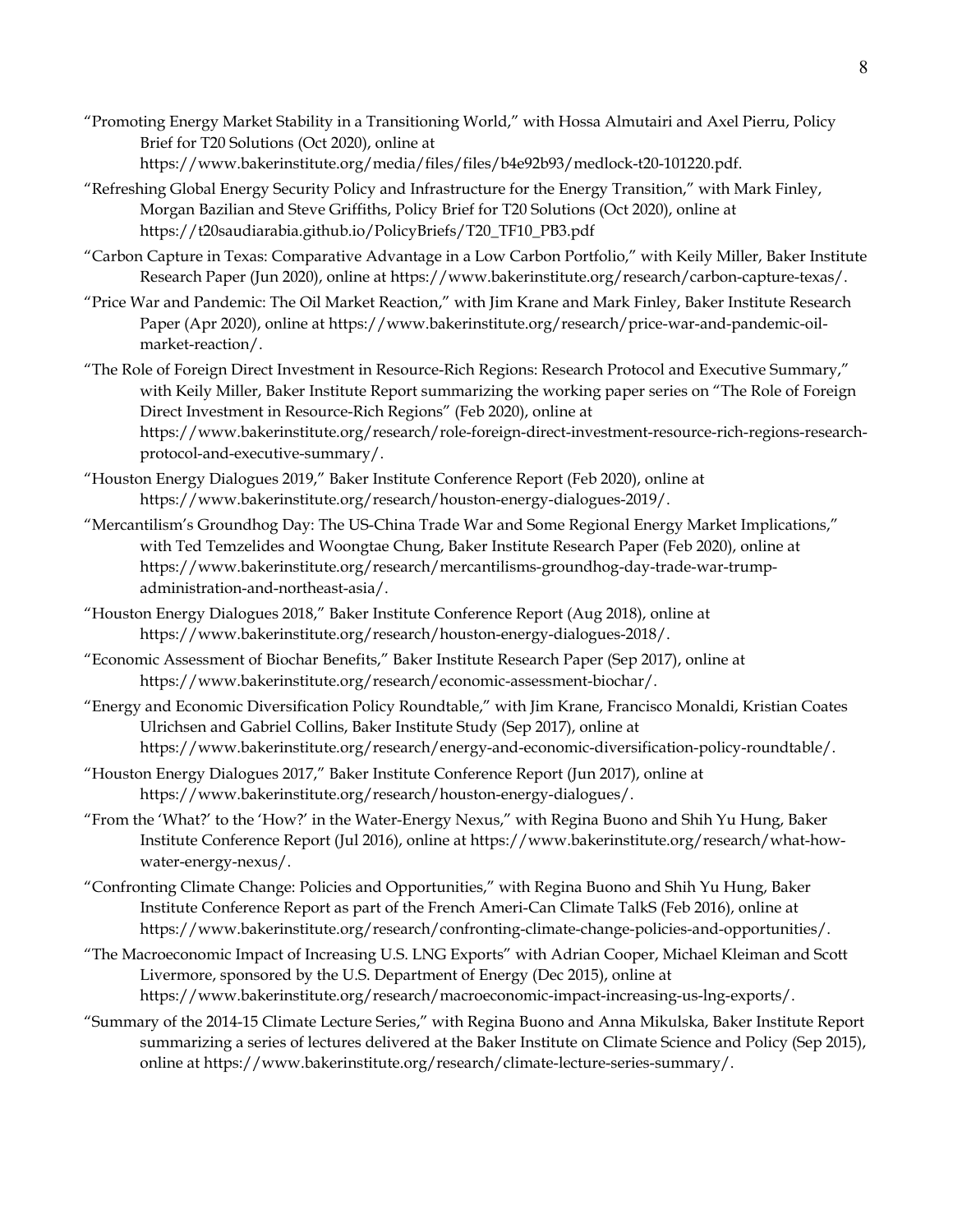- "To Lift or Not to Lift? The U.S. Crude Oil Export Ban: Implications for Price and Energy Security," Baker Institute Research Paper (Mar 2015), online at https://www.bakerinstitute.org/research/lift-or-not-liftus-crude-oil-export-ban-implications-price-and-energy-security/.
- "Exploring the Role of Natural Gas in U.S. Trucking," with Amy Myers Jaffe, Rosa Dominguez-Faus, Allen Lee, Nathan Parker, Daniel Scheitrum, Andrew Burke, Hengbing Zhao and Yueyue Fan. University of California, Davis. Institute of Transportation Studies Research Report, No. UCD-ITS-RR-15-05 (Feb 2015), online at https://trid.trb.org/view/1345491.
- "North American Resources and Natural Gas Supply to the State of California," University of California, Davis. Institute of Transportation Studies Research Report, No. UCD-ITS-RR-15-06 (Feb 2015), online at https://trid.trb.org/view/1346221.
- "The Market Impacts of New Natural Gas-Directed Policies in the United States," with Peter Hartley, Baker Institute Research Paper, sponsored by the Alfred P. Sloan Foundation (Feb 2015), online at https://www.bakerinstitute.org/research/market-impacts-new-natural-gas-directed-policies-unitedstates/.
- "The Shale Revolution: What Do We Know and Where are We Going? A Conference Report," Baker Institute Conference Report, sponsored by the Alfred P. Sloan Foundation (Jan 2015), online at https://www.bakerinstitute.org/research/market-impacts-new-natural-gas-directed-policies-unitedstates/.
- "The Land of Opportunity? Policy, Constraints and Energy Security in North America," Baker Institute Report, sponsored by Goldman Sachs (Jun 2014), online at https://www.bakerinstitute.org/research/landopportunity-policy-constraints-and-energy-security-north-america/.
- "HVDC Transmission and Solar Power in the US Southwest," with Peter Hartley, Baker Institute Working Paper (2014), online at https://ideas.repec.org/p/ecl/riceco/14-025.html.
- "Natural Gas Price in Asia: What to Expect and What it Means," Report commissioned by the Non-proliferation Education Center (Feb 2014), online at https://www.bakerinstitute.org/research/natural-gas-price-asiawhat-expect-and-what-it-means/.
- "Speculation, Fundamentals, and the Price of Crude Oil," Baker Institute Research Paper (Aug 2013), online at https://www.bakerinstitute.org/research/speculation-fundamentals-and-price-crude-oil/.
- "New Dynamics of the U.S. Natural Gas Market," Contributing author, Bipartisan Policy Commission (May 2013).
- "U.S. LNG Exports: Truth and Consequence," Baker Institute Research Paper (Aug 2012), online at https://www.bakerinstitute.org/research/us-lng-exports-truth-and-consequence/.
- "Vehicle Stocks in China: Consequences for Oil Demand," with Ron Soligo and James Coan, Baker Institute Research Paper (Nov 2011), online at https://www.bakerinstitute.org/research/vehicle-stocks-in-chinaconsequences-for-oil-demand/.
- "Quantitative Analysis of Scenarios for Chinese Domestic Unconventional Natural Gas Resources and Their Role in Global LNG Markets," with Peter Hartley, Baker Institute Research Paper (Nov 2011), online at https://www.bakerinstitute.org/research/quantitative-analysis-of-scenarios-for-chinese-domesticunconventional-natural-gas-resources-and-the/.
- "The Status of World Oil Reserves: Conventional and Unconventional Resources in the Future Supply Mix," with Ron Soligo, Baker Institute Research Paper sponsored by the Emirates Center for Strategic Studies and Research (Nov 2011), online https://www.bakerinstitute.org/research/the-status-of-world-oil-reservesconventional-and-unconventional-resources-in-the-future-supply-mix/.
- *Prudent Development of North American Oil and Gas Resources*, Contributing Author, Macroeconomic/Data & Studies Subgroups, National Petroleum Council (2011).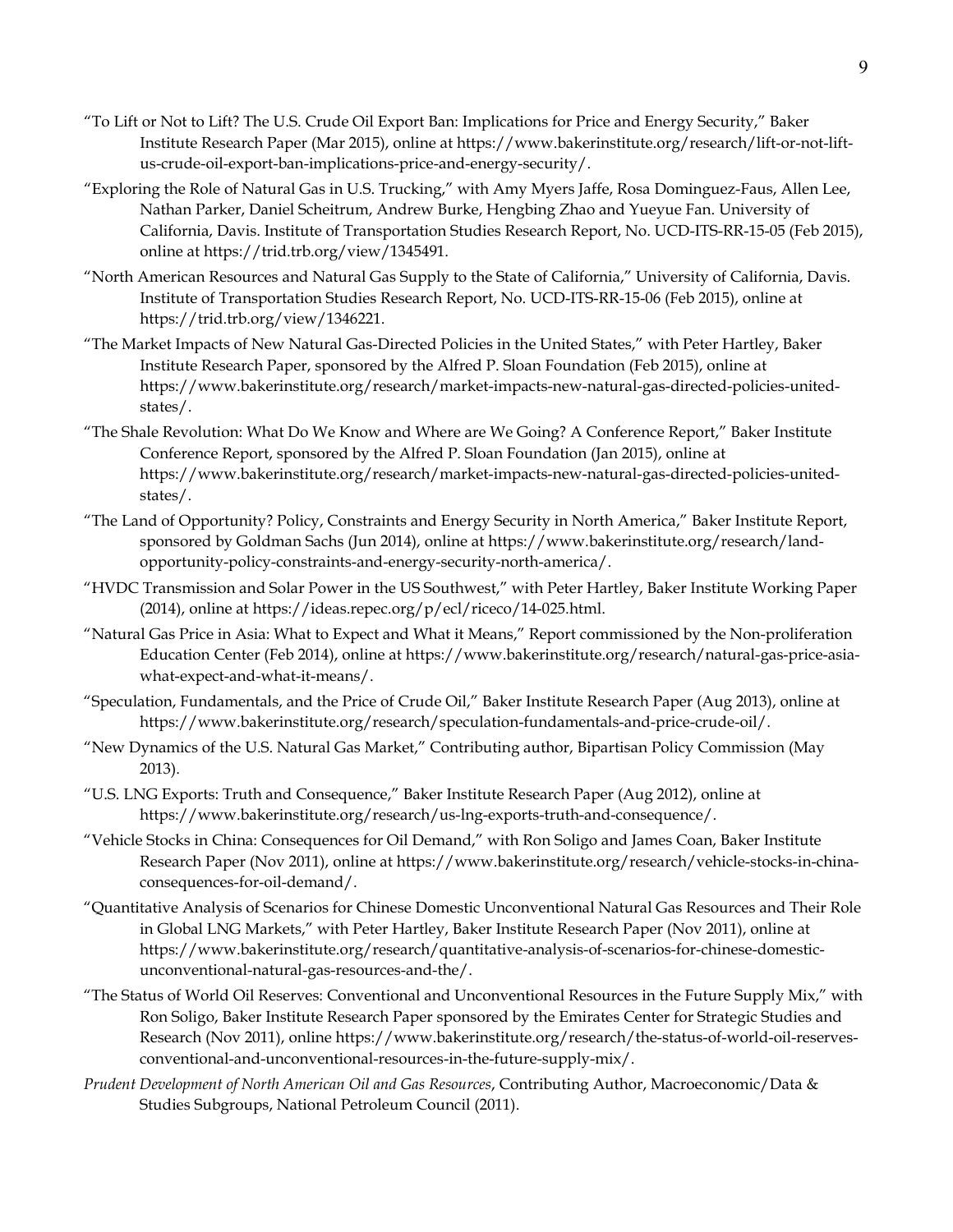- "Shale Gas and U.S. National Security" with Peter Hartley, Baker Institute Policy Report (Oct 2011), online at https://www.bakerinstitute.org/media/files/Research/fe70d25c/EF-pub-PolicyReport49.pdf.
- "Shale Gas and U.S. National Security" with Peter Hartley and Amy Myers Jaffe, Baker Institute Research Paper sponsored by the US Department of Energy Office of International Policy and Affairs (Jul 2011), online at https://www.bakerinstitute.org/research/shale-gas-and-us-national-security/.
- "The Revenue Efficiency of Pemex: A Comparative Approach" with Peter Hartley, Baker Institute Research Paper (Apr 2011), online at https://www.bakerinstitute.org/research/the-revenue-efficiency-of-pemex-acomparative-approach/.
- "Scenarios for Oil Supply, Demand and Net Exports for Mexico" with Ron Soligo, Baker Institute Research Paper (Apr 2011), online at https://www.bakerinstitute.org/research/scenarios-for-oil-supply-demand-andnet-exports-for-mexico/.
- "Energy Market Consequences of Emerging Renewable Energy and Carbon Dioxide Abatement Policies in the United States," with Peter Hartley, Baker Institute Research Paper (Sep 2010), online at https://www.bakerinstitute.org/research/energy-market-consequences-of-emerging-renewable-energyand-carbon-dioxide-abatement-policies-in-the/.
- "Innovation, Renewable Energy, and Macroeconomic Growth," with Peter Hartley, Ted Temzelides and Xinya Zhang, Baker Institute Research Paper (Sep 2010), online at https://www.bakerinstitute.org/research/innovation-renewable-energy-and-macroeconomic-growth/.
- "LNG, Globalization, and Price Volatility: Understanding the Paradigm Shift," prepared for the American Clean Skies Foundation and the National Council on Energy Policy (June 2010)
- "Fundamentals of a Sustainable U.S. Biofuels Policy," with Pedro Alvarez, Joel Burken, James Coan, Marcelo E. Dias de Oliveira, Rosa Dominguez-Faus, Diego E. Gomez, Amy Myers Jaffe, Susan E. Powers, Ronald Soligo and Lauren Smulcer, Baker Institute Research Paper (Jan 2010), online at https://www.bakerinstitute.org/research/fundamentals-of-a-sustainable-us-biofuels-policy/.
- "Who's in the Oil Futures Market and How has it Changed?" with Amy Myers Jaffe, Baker Institute Research Paper (Aug 2009), online at https://www.bakerinstitute.org/research/who-is-in-the-oil-futures-marketand-how-has-it-changed/.
- "Scenarios for Russian Natural Gas Exports: The Role of Domestic Investment, the Caspian, and LNG" with Peter Hartley, Baker Institute Research Paper (May 2009), online at https://www.bakerinstitute.org/research/scenarios-for-russian-natural-gas-exports-the-role-ofdomestic-investment-the-caspian-and-lng/.
- "Energy Security in a Context of Hyper-Social Mobilization: Insights from Bolivia," with David Mares and Peter Hartley, Baker Institute Research Paper (May 2008), online at https://www.bakerinstitute.org/research/energy-security-in-a-context-of-hyper-social-mobilizationinsights-from-bolivia/.
- "U.S. Energy Policy and Transportation," with Amy Myers Jaffe, Baker Institute Research Paper (May 2008), online at https://www.bakerinstitute.org/research/us-energy-policy-and-transportation/.
- "Climate policy and energy security: two sides of the same coin?" with Peter Hartley, Baker Institute Research Paper (May 2008), online at https://www.bakerinstitute.org/research/climate-policy-and-energysecurity-two-sides-of-the-same-coin/.
- "Iran, Energy and Geopolitics," with Daniel Brumberg, Jareer Elass and Amy Myers Jaffe, Baker Institute Research Paper (May 2008), online at https://www.bakerinstitute.org/research/iran-energy-andgeopolitics/.
- "The Future of Russian Natural Gas Exports," with Peter Hartley, Baker Institute Research Paper (May 2008), online at https://www.bakerinstitute.org/research/the-future-of-russian-natural-gas-exports/.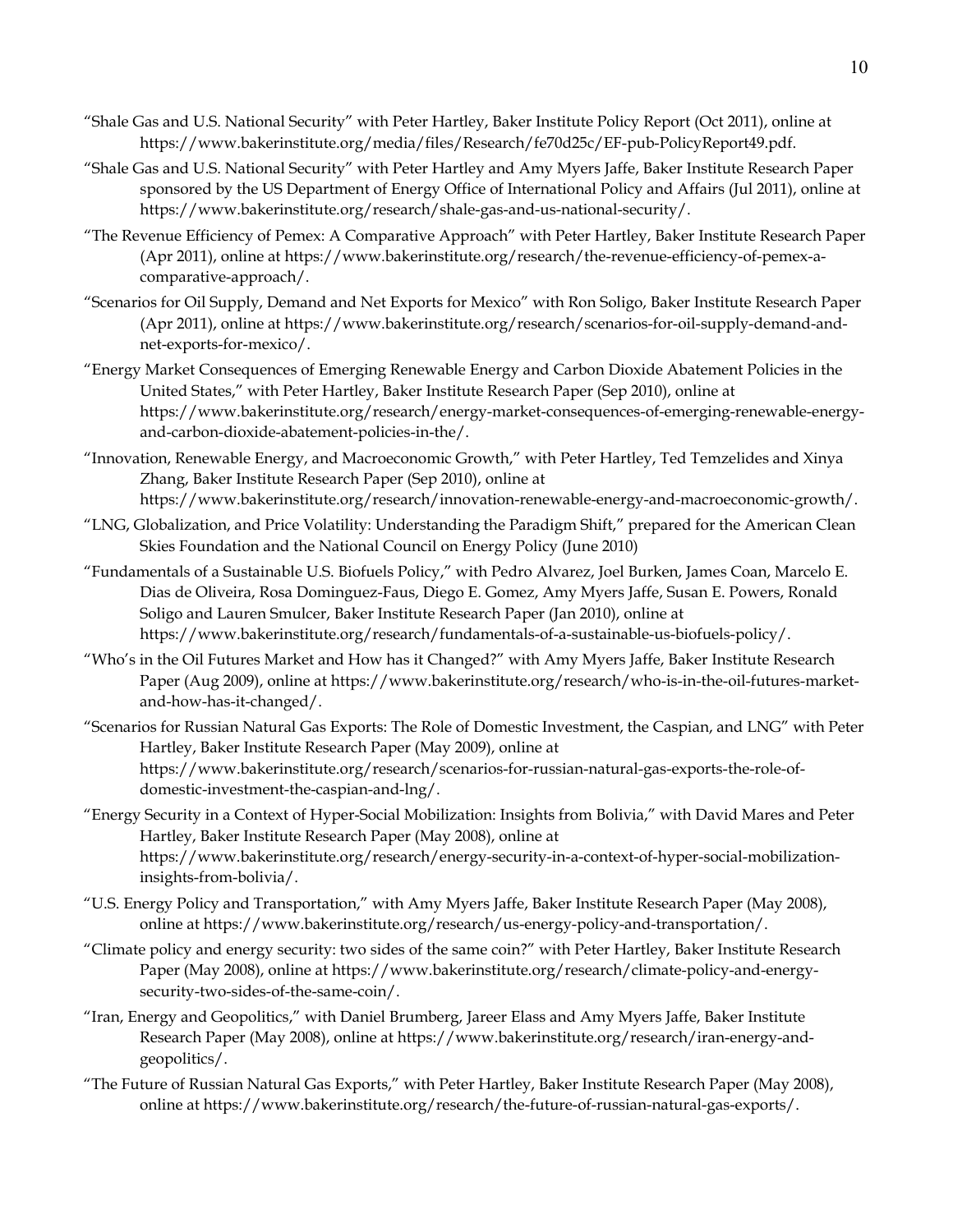- *Facing the Hard Truths*, Contributing Author, LNG Subgroup and Peak Oil Deliberations, National Petroleum Council (2007).
- "Electricity Sector Demand for Natural Gas in the United States," with Peter Hartley and Jennifer Rosthal, Baker Institute Research Paper (Nov 2007), online at https://www.bakerinstitute.org/research/electricitysector-demand-for-natural-gas-in-the-united-states/.
- "A Brief Narrative on the International Influences on the Link between U.S. Crude Oil and Natural Gas Prices," with Peter Hartley and Amy Jaffe, Baker Institute Research Paper (Nov 2007), online at https://www.bakerinstitute.org/research/a-brief-narrative-on-the-international-influences-on-the-linkbetween-us-crude-oil-and-natural-gas-p/.
- *Western Integrated Energy Policy Report*, Contributing author, California Energy Commission (2005).
- "Energy and Natural Gas in Northeast Asia: Options for the Future," prepared for the SIIS conference *Energy Security: Options for US-China-Middle East Relations* (Jul 2005), online at https://www.bakerinstitute.org/research/energy-and-natural-gas-in-northeast-asia-options-for-thefuture/.
- "Energy Security: Implications for U.S.-China-Middle East Relations," with Steven Lewis, prepared for the SIIS conference *Energy Security: Options for US-China-Middle East Relations* (Jul 2005), online at https://www.bakerinstitute.org/research/energy-security-implications-for-us-china-middle-eastrelations/.
- "Russian Natural Gas Supply: Some Implications for Japan," with Peter Hartley, Baker Institute Research Paper (Oct 2004), online at https://www.bakerinstitute.org/research/russian-natural-gas-supply-someimplications-for-japan/.
- "The Role of Nuclear Power in Enhancing Japan's Energy Security," with Peter Hartley, Baker Institute Research Paper (Sep 2004), online at https://www.bakerinstitute.org/research/the-role-of-nuclear-power-inenhancing-japans-energy-security/.
- *Balancing Natural Gas Policy*, National Petroleum Council, Lead modeler and contributing author, Modeling Subgroup of the Supply Task group (2003).

#### **Testimony**

- Testimony to the Texas Railroad Commission, Hearing on Prorationing, "The Best and Worst of Times Each Require Competitive Resolve for the Oil and Gas Industry" prepared with Mark Finley (Apr 8 2020).
- Testimony to the Senate Energy and Natural Resources Committee, "Electricity and a Changing Climate" (March 5, 2019).
- Testimony to the House Committee of Foreign Affairs, Subcommittee of Terrorism, Nonproliferation and Trade, U.S. House of Representatives, "Geopolitics of U.S. Oil and Gas Competitiveness" (May 22, 2018).
- Testimony to the Senate Energy and Natural Resources Committee, "The Evolution of Energy Infrastructure in the United States and How Lessons from the Past Can Inform the Future" (February 8, 2018).
- Testimony to the House Committee on Small Business, "U.S. Crude Oil Exports" (June 17, 2015).
- Testimony to the House Committee of Foreign Affairs, Subcommittee of Terrorism, Nonproliferation and Trade, U.S. House of Representatives, "U.S. Crude Oil Exports" (April 2, 2014).
- Testimony to the Senate Energy and Natural Resources Committee, "Opportunities for U.S. Natural Gas" (February 12, 2013).
- Testimony to the Senate Energy and Natural Resources Committee, "The Prospect of LNG Exports from the United States" (November 8, 2011).